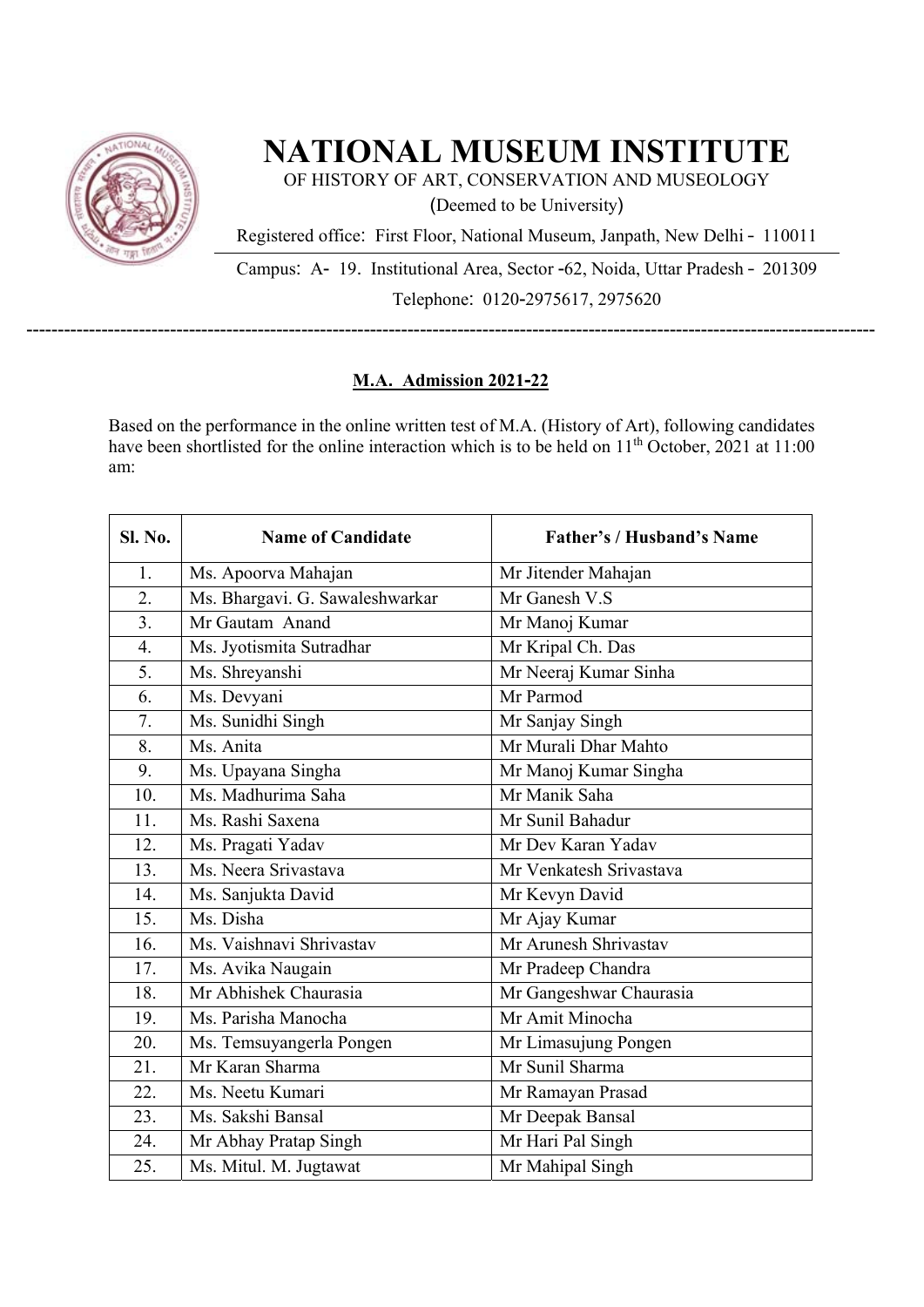| 26. | Ms. Khushi Chhawari            | Mr Rajneesh S Chhawari    |
|-----|--------------------------------|---------------------------|
| 27. | Mr Raasamsetty Bala Ambicanadh | Mr R. Nandakishore        |
| 28. | Ms. Sonia                      | Mr Suresh Kumar           |
| 29. | Mr Priyank Pal                 | Mr Shiv Kumar Pal         |
| 30. | Mr Soumya Yadav                | Mr Rajit Ram Yadav        |
| 31. | Ms. Richa Rani                 | Mr Ravindra Kumar         |
| 32. | Ms. Ankita Kumari              | Mr Suresh Chaudhary       |
| 33. | Ms. Kh Gitashori Devi          | Mr Kh Ranjit Singh        |
| 34. | Ms. Chahat Sharma              | Mr Atul Sharma            |
| 35. | Ms. Sandra Satheesh            | Mr Satheesh Chandran      |
| 36. | Mr Vishwajeet                  | Mr Vinay Kumar Ambedkar   |
| 37. | Ms. Kajal Kumari               | Mr Ramjee Prasad          |
| 38. | Ms. Rachita Gurung             | Mr Inder Pal              |
| 39. | Mr Praveen Kumar               | Mr Hemchand               |
| 40. | Mr Sanjay Singh                | Mr Krishan Chander        |
| 41. | Ms. Ankita Sadhukhan           | Mr Uttam Sadhukhan        |
| 42. | Ms. Agrima Singh               | Mr A.C. Singh             |
| 43. | Ms. Shikha                     | Mr Ombir Singh            |
| 44. | Mr Shiva                       | Mr Adesh                  |
| 45. | Ms. Srishti Sapkota            | Mr Nari Narayan           |
| 46. | Ms. Shachi                     | Mr Jaidrath Tiwari        |
| 47. | Ms. Neeyati Rometra            | Mr Aman Rometra           |
| 48. | Ms. Kirti Sharma               | Mr Pyare Lal              |
| 49. | Ms. Shruti Patel               | Mr Hriday Narayan Patel   |
| 50. | Ms. Taarina Jannet Chand       | Mr Vijay J. Chand         |
| 51. | Ms. Jhilam Roy                 | Mr Amitabha Roy           |
| 52. | Ms. Shweta                     | Mr Jai Narayan            |
| 53. | Ms. Apoorva                    | Mr Sudhir Kumar           |
| 54. | Ms. Anju Gautam                | Mr Vimalesh Gautam        |
| 55. | Ms. Mohini Nautiyal            | Mr Srinivas Nautiyal      |
| 56. | Ms. Smita Ganguly              | Mr Soumitra .K. Ganguly   |
| 57. | Ms. Mouli Choubey              | Mr Anil Choubey           |
| 58. | Ms. Magdhi Diksha              | Mr Dharmendra Kumar       |
| 59. | Ms. Laltanpuii                 | Mr R. Lalthantluania      |
| 60. | Ms. Sawarkar Krutika Kishor    | Mr Kishor Sawarkar        |
| 61. | Ms. Kusum                      | Mr Ramashre               |
| 62. | Ms. Abhiruchi                  | Mr Prem Kumar             |
| 63. | Ms. Radhika Malhotra           | Mr Arun Malhotra          |
| 64. | Ms. Ramyani Sengupta           | Mr Partha Protim Sengupta |
| 65. | Mr Mishab Bin Hamza.E          | Mr Hamza.E                |
| 66. | Mr Yashesh Sharma              | Mr Shambhudayal           |
| 67. | Mr Ansh Bhasin                 | Mr Jatinder Bhasin        |
| 68. | Ms.Gopika .P                   | Mr Satheesan .A           |
| 69. | Ms. Raveena                    | Mr Rajesh Prasad          |
| 70. | Mr Anas Babu P                 | Mr Ayamudu P              |